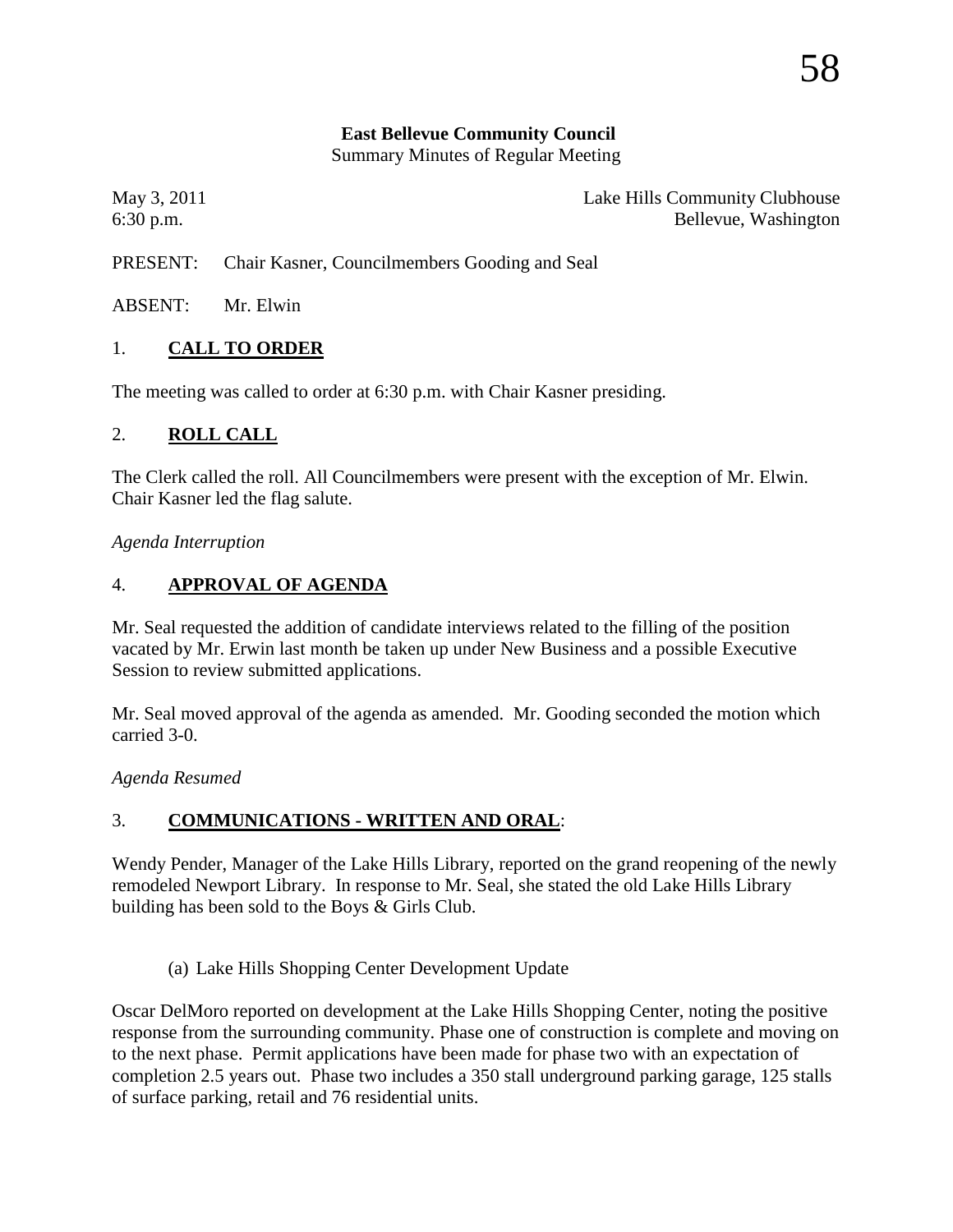In response to Mr. Kasner, Mr. DelMoro stated professional office space leasing is a little slow. He noted competing medical professional facilities and the move towards owner/operator facilities.

In response to Mr. Seal, Mr. DelMoro pointed out the proposed location for two restaurants.

There was discussion related to cell towers and their aesthetic impact on the Center.

Chair Kasner recommended a diorama of what the completed project will look like be displayed at the Lake Hills Library for public viewing. He commended Mr. DelMoro for staying true to his vision.

Mr. Capron expressed his appreciation for Mr. DelMoro's perseverance and vision for the Lake Hills Shopping Center.

Chair Kasner thanked Mr. DelMoro for his report.

### 5. **COURTESY PUBLIC HEARINGS:**

(a) Shoreline Master Program Update

Chair Kasner opened the courtesy public hearing.

Catherine Drews presented a map of the East Bellevue Community Council shoreline jurisdiction.

David Pyle, Sr. Land Use/Environmental Planner, provided a brief outline of tonight's presentation. He stated that the Bellevue Shoreline Master Program was first adopted in 1974 and updated in 1997. Since that time, the State Department of Ecology adopted revised shoreline master program guidelines in 2003.

Mr. Pyle explained the State Shoreline Management Act objectives, including environmental quality or no net loss of ecological function; preferred water oriented uses and improve opportunity for public access. Bellevue's objectives acknowledge urbanized shoreline conditions; ensure no net loss while still accommodating development; enhance neighborhood livability; recognizes shared responsibility for shoreline protection; protects resources through city resource management practices; and, creates user friendly codes with predictable outcomes.

Mr. Pyle noted that the City is not the final authority in the adoption of a shoreline master program. That authority belongs to the State of Washington.

In response to Mr. Kasner, Ms. Drews stated adoption of a shoreline master program is an iterative process with the Washington State Department of Ecology. Once Council approves and adopts the SMP, it will be forwarded to the Department of Ecology for their review and public process.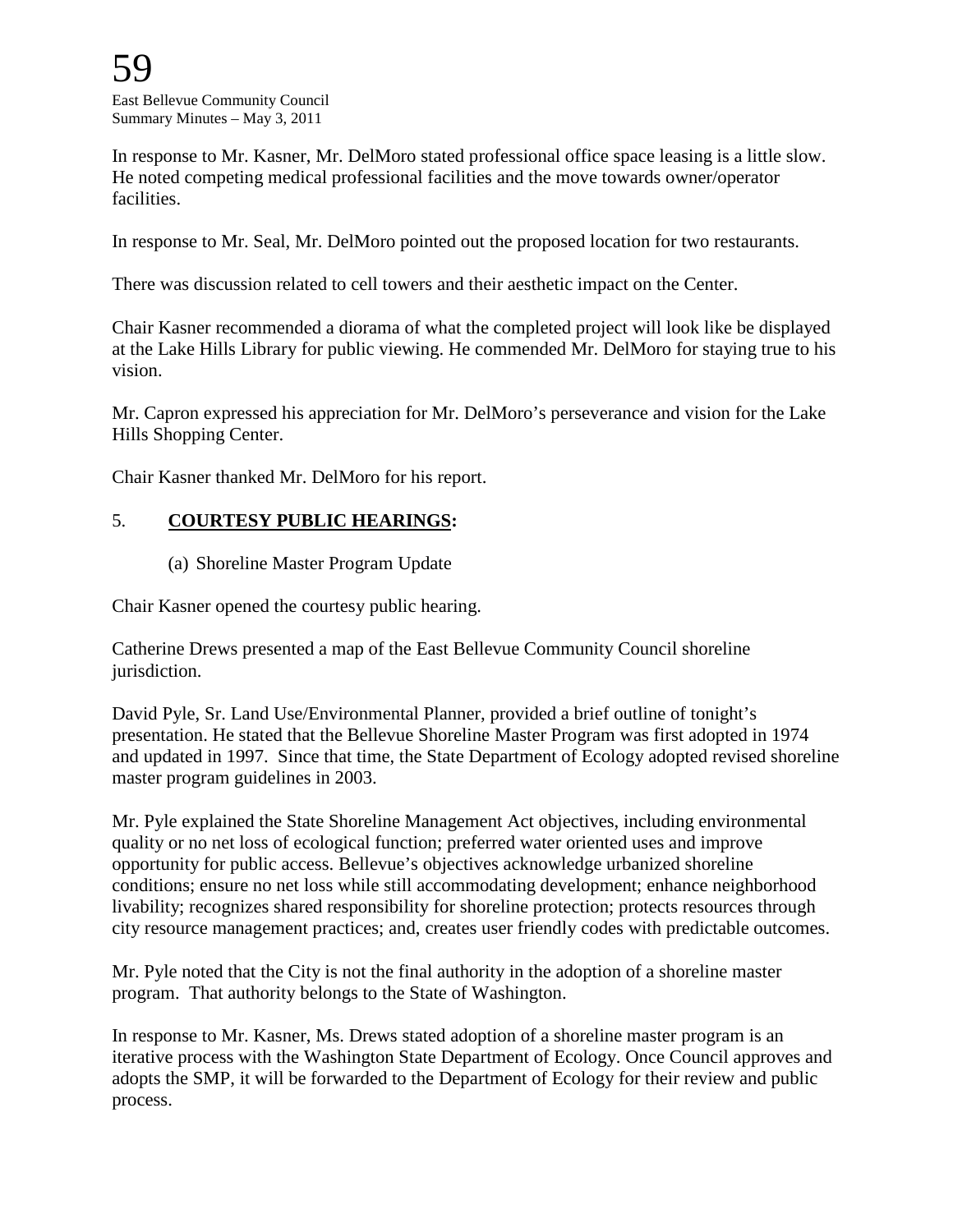Mr. Pyle next reviewed the project's timeline through final adoption by the City Council and its return to Community Council for approval.

Mr. Pyle outlined the East Bellevue Community Council's shoreline jurisdiction and entertained questions.

In response to Mr. Seal, Mr. Pyle discussed water flow from Phantom Lake. The surface water flows through Weowna Park down to Lake Sammamish. The ground water actually flows north through the Lake Hills Greenbelt. The entire system is connected by ground water to Phantom Lake regardless of the existing berm intended to isolate some of the surface water. All of the areas within the East Bellevue Community Council considered shoreline jurisdiction are also wetlands. And, as such, are protected by the Critical Areas regulations. He explained when the need for a shoreline permit would be triggered.

Mr. Pyle continued responding to questions of wetland boundaries, identifying specific area of interest.

In response to Council questions related to public concerns, Mr. Pyle stated no concerns raised related to the East Bellevue wetland areas as there is no change to current regulations. The public concerns voiced centered on lakes outside the East Bellevue jurisdiction.

Ms. Drews stated this matter will return to the Community Council for final consideration in the late fall.

Hearing no further public testimony, there was Community Council consensus to close the courtesy hearing.

# 6. **RESOLUTIONS**: None.

# 7. **REPORTS OF CITY COUNCIL, BOARDS, AND COMMISSIONS**: None.

### 8. **DEPARTMENT REPORTS**:

### (a) 2010 U.S. Census Report

Gwen Rousseau provided a brief outline of tonight's presentation, which covered a comparison of the decennial Census, the American Community Survey and other East Bellevue Community Council specific information. The decennial Census occurs once every ten years and reflects true counts, while the American Community Survey is an average of those surveyed (1 in every 15 households) over a five year period. She reviewed East Bellevue's blocks and tracts used for demographic analyses.

From 2000 to 2010 the City of Bellevue's population grew 11.4% through a combination of annexation and new development.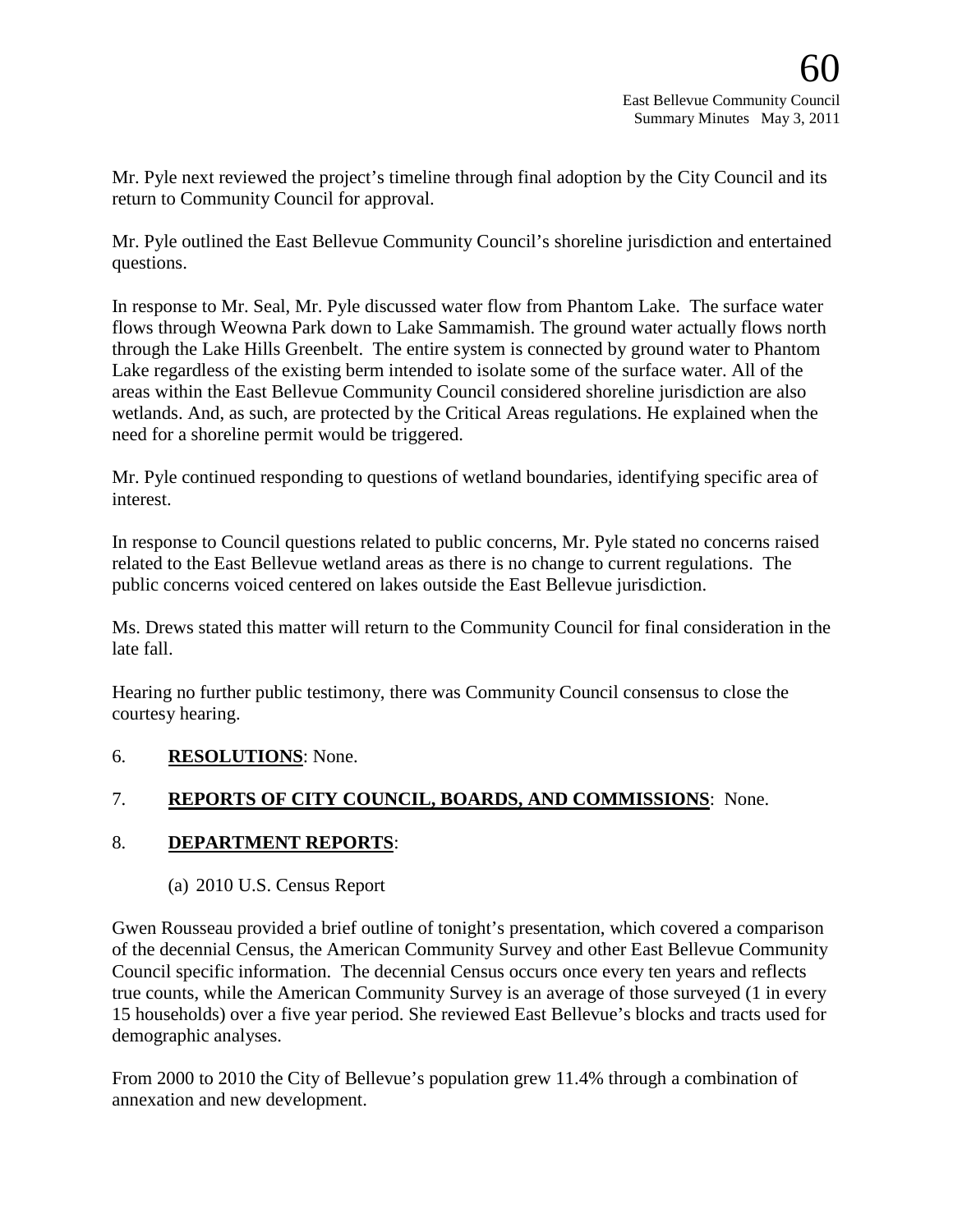In response to Mr. Kasner, Ms. Rousseau stated Bellevue's population grew at a slower rate in comparison to the state growth rate of 14.1%.

She continued the presentation, noting a 15% growth in housing units resulting in an overall increased vacancy rate. She stated the residential vacancy rates citywide were 9.4% in 2010, up from the 5.3% in 2000.

Responding to Mr. Kasner, Ms. Rousseau stated East Bellevue encompassed 5 census tracks. The entire City is comprised of just over 30 census tracks in all. East Bellevue's population is just under 12,000, nearly 10% of the City's overall population.

Bellevue's under 18 population grew by over 2,800 children or 12%, slightly faster than Bellevue's overall population. She reviewed race and ethnicity data, stating an overall growth in Bellevue's minority population at approximately 40.8% in 2010. In East Bellevue, minority race or ethnicity reached 47% in 2010. She broke down Bellevue's increasingly multi cultural cosmopolitan population by ethnic groups, predominant language spoken in the home, education, income per household and preferred modes of transportation.

There was continued Council discussion related to the statistics presented.

Ms. Rousseau reviewed the timeframe for further release of Census data related to population counts and housing characteristics (i.e. age, tenure, and household types).

Council thanked Ms. Rousseau for her presentation.

### 9. **COMMITTEE REPORTS**:

# 10. **UNFINISHED BUSINESS**:

### 11. **NEW BUSINESS**:

(a) Review of Applicants for the Community Council Vacancy

Chair Kasner noted that three applications have been received. He suggested that the applicants introduce themselves, providing a brief background and explanation of their interest in appointment to the East Bellevue Community Council. He noted that the third applicant was not in attendance and asked if Mr. Seal would be willing to briefly review Mr. Van Duzor's application for the record.

Mr. Seal stated Mr. Van Duzor is a longtime resident of the East Bellevue area and that he is a self employed manufactures agent. Past community involvement includes the Boy Scouts of America between the years of 1990 and 2000. He reported Mr. Van Duzor's interest in becoming more active in community affairs.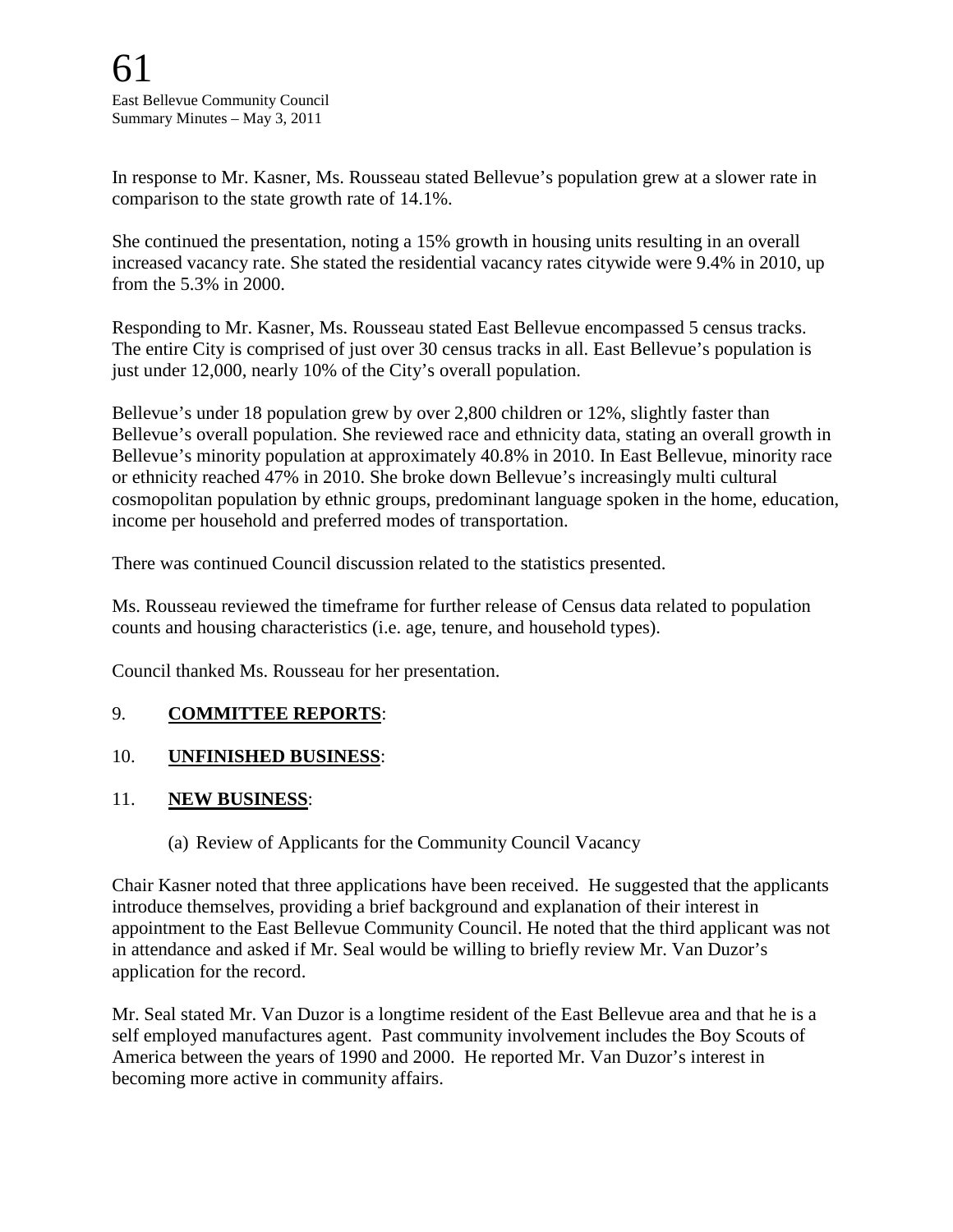Mr. Capron explained his interest in serving on the East Bellevue Community Council and his current involvement in the community. He stated that he is a long time resident and business owner in the East Bellevue area. And, that he is interested in maintaining family oriented neighborhoods and supports a proactive approach to community issues.

Ms. Alpisa reviewed her background, length of residency and interest in serving on the East Bellevue Community Council. She provided her professional credentials that she would bring to bear if appointed and her history of community involvement with past organizations.

Chair Kasner explained the duration of the appointment and questioned the candidates' willingness to stand for election in 2013. Both candidates indicated a willingness to participate in the 2013 election process.

*Agenda Interruption.* 

### 13. **EXECUTIVE SESSION**:

(a) Application Review for Community Council Vacancy

Chair Kasner adjourned to Executive Session for review of applicant qualifications for approximately 15 minutes.

Chair Kasner reconvened the meeting at 9:40 p.m.

Mr. Seal moved appointment of Mr. Capron. Mr. Gooding seconded the motion which failed 2-1 for lack of majority.

Chair Kasner requested this matter be taken up at their next regular meeting. There was Council consensus to place this item on the June 7, 2011 agenda.

# 12. **CONTINUED COMMUNICATIONS**:

Chair Kasner reported attendance at the Neighborhood Forum held in April where well-known author Mr. Peter Lovenheim spoke about his experiences getting to know his neighbors. The Neighborhood Forum focused on personal connections being the solid building blocks of safe, vibrant, livable communities.

He also attended a police outreach at Lake Hills Elementary focusing on a current outbreak of burglaries in the Lake Hills area and tips for keeping the community safe.

# 14. **APPROVAL OF MINUTES**:

Mr. Seal moved approval of the April 5, 2011 Summary Minutes as presented. Mr. Gooding seconded the motion which carried with a vote of 3-0.